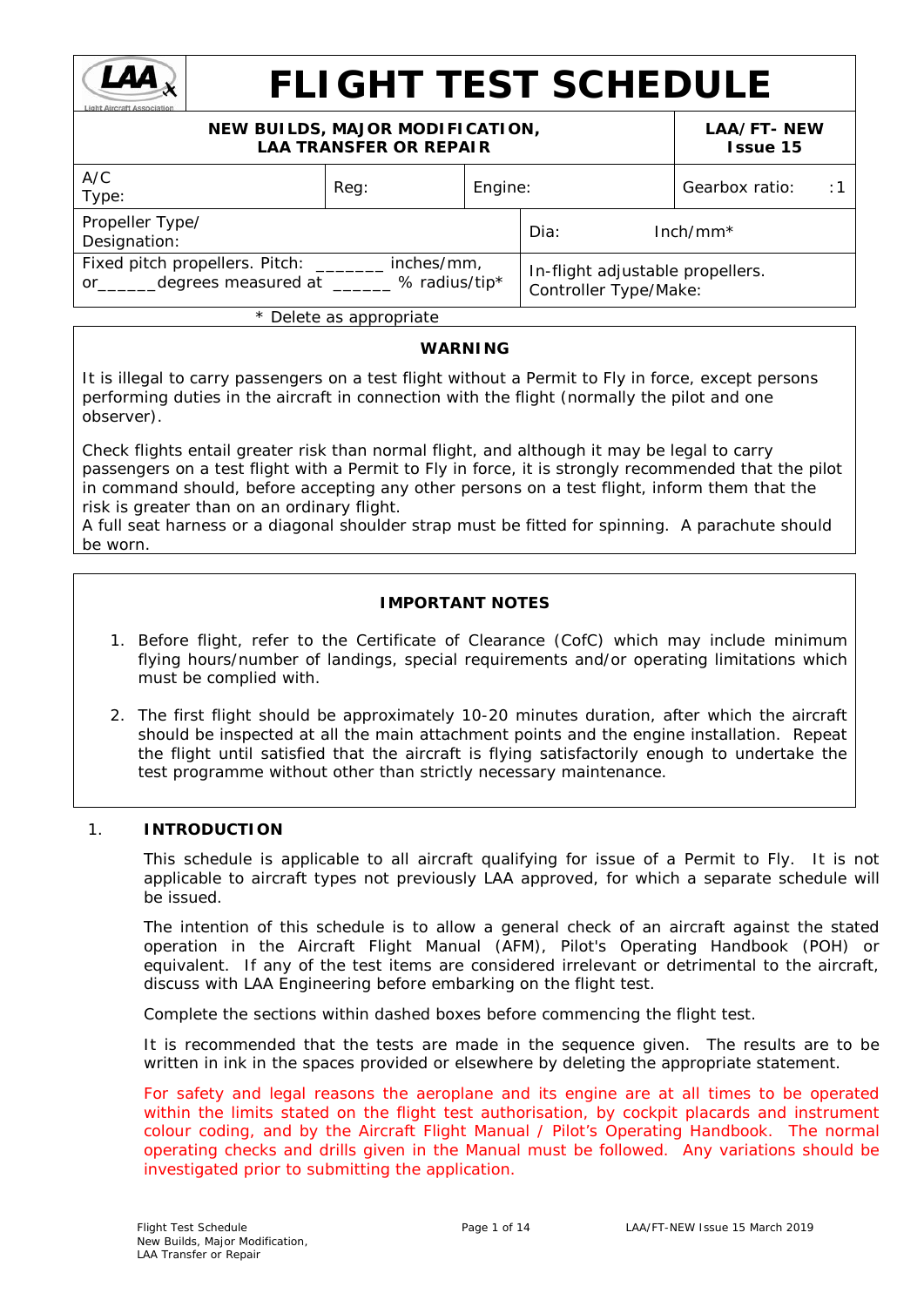During the flight test, the crew must monitor the behaviour of all equipment and report any unserviceable items. In particular, if the test flight follows maintenance work, it is important to make sure that the items involved function satisfactorily, and that no additional faults have resulted accidentally.

Item 11 (Spinning) must be completed unless the aircraft is prohibited from spinning. This may be performed on a separate flight without an observer (note that weight and centre of gravity (CG) restrictions for spinning certain types mean that spinning must be conducted separately).

## 2. **GENERAL**

| Aircraft<br>Owner:      |  |                    | Aerodrome:   |      |    |
|-------------------------|--|--------------------|--------------|------|----|
| Aerodrome<br>Elevation: |  | Aerodrome<br>Femp: | $^{\circ}$ C | OMH: | mb |

Weather significant to tests (eg. Cloud base, wind speed/direction, any turbulence, etc).

## 3. **LOADING**

Unless it is impractical to do so, the aircraft should be loaded to maximum take-off weight or maximum landing weight if it is lower. Ballast should be used in order to comply with any prescribed loading requirements. Any CG position is acceptable provided that it remains within the limits stated on the flight test authorisation from take-off and throughout the flight as fuel is consumed. *If data entered exceeds the weight or CG position limits stated in the flight test authorisation, this application will fail.*



If take-off is not at Max Take-Off Weight explain why: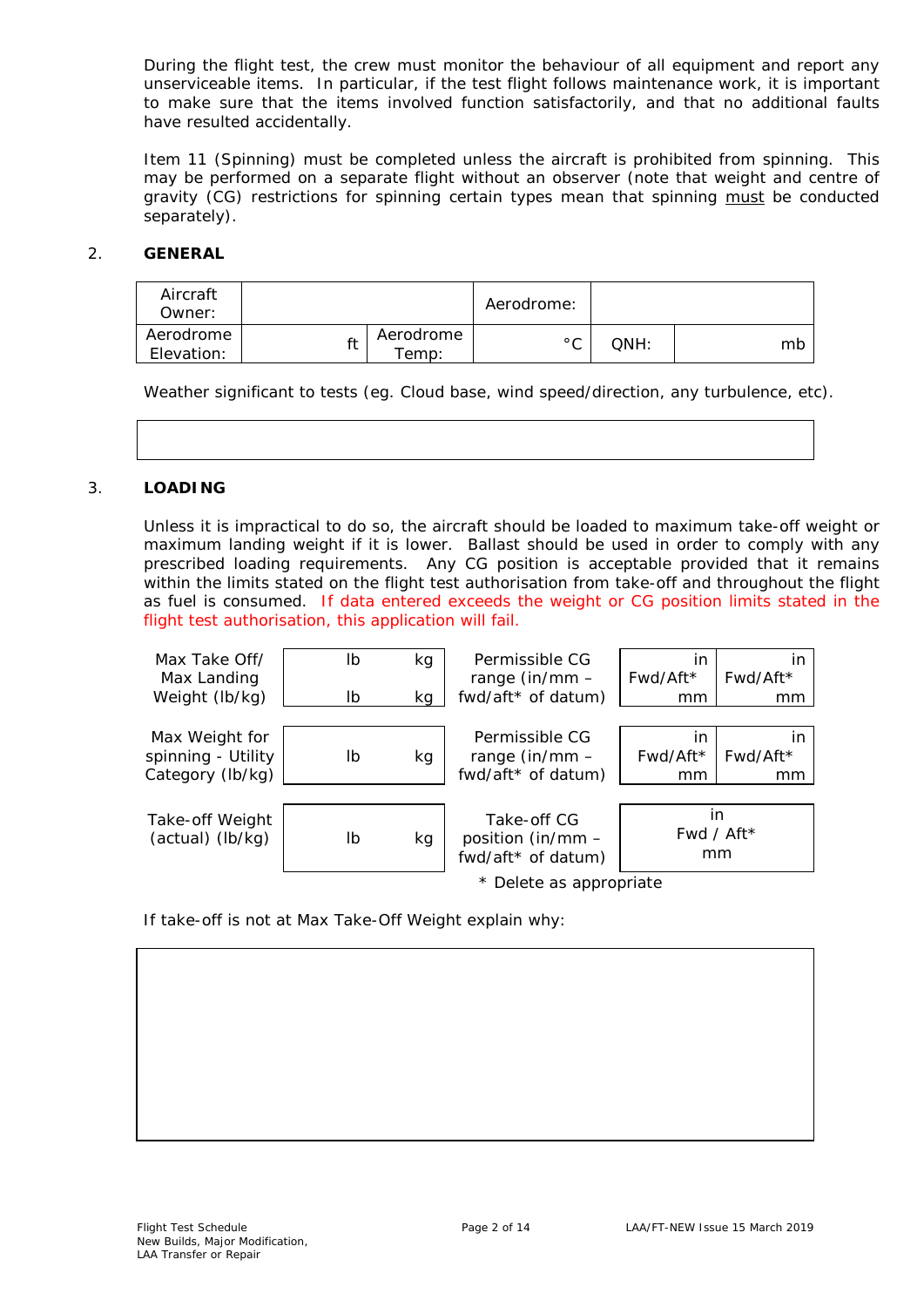## 4. **PRE-FLIGHT**

| (i) | Aircraft conforms to legal requirement to be | YES - NO |
|-----|----------------------------------------------|----------|
|     | currently UK registered                      |          |

- (ii) Valid flight test authorisation The VES NO<br>
(iii) Pilot's requirements satisfied TES NO
- (iii) Pilot's requirements satisfied<br>
(iv) Third party insurance valid<br>
YES NO
- $(iv)$  Third party insurance valid

Check that the following items are on board:-

- (v) Shoulder harness installed SATISFACTORY UNSAT
- 
- 

## (vi) Cabin fire extinguisher SAT - UNSAT - NOT FITTED (vii) Placards SAT - UNSAT

## 5. **GROUND TESTS**

## 5.1 **Equipment**

Check the following items for security and correct functioning:-

| Safety harness/lap straps               | SAT - UNSAT       |
|-----------------------------------------|-------------------|
| Door/canopy fastening                   | SAT - UNSAT - N/A |
| Adjustment of pilots' seats and locking | SAT - UNSAT - N/A |
| Adjustment of rudder pedals and locking | SAT - UNSAT - N/A |

## 5.2 **Flying Controls and Engine Controls**

*Flying Controls* - Check for full and free travel in the correct sense and backlash with harness on and tight:-

| Elevator/Stabilizer             | Elevator/Stabilizer<br><b>SAT - UNSAT</b><br>trimmer |                           | SAT - UNSAT - N/A |
|---------------------------------|------------------------------------------------------|---------------------------|-------------------|
| Ailerons                        | SAT - UNSAT<br>Aileron trimmer                       |                           | SAT - UNSAT - N/A |
| Rudder                          | <b>SAT - UNSAT</b>                                   | Rudder trimmer            | SAT - UNSAT - N/A |
| Wing flaps                      | SAT - UNSAT - N/A                                    | Slats (including locking) | SAT - UNSAT - N/A |
| SAT - UNSAT - N/A<br>Air brakes |                                                      | <b>Spoilers</b>           | SAT - UNSAT - N/A |

*Engine Controls (including friction/locking mechanisms)*

| Throttle                               | SAT - UNSAT       | Carburettor heat  | SAT - UNSAT - N/A |
|----------------------------------------|-------------------|-------------------|-------------------|
| Propeller pitch                        | SAT - UNSAT - N/A | Cooling flap      | SAT - UNSAT - N/A |
| SAT - UNSAT - N/A<br>Mixture           |                   | Fuel booster pump | SAT - UNSAT - N/A |
| Fuel selector/off valve<br>SAT - UNSAT |                   | Choke             | SAT - UNSAT - N/A |
| Alternate intake air                   | SAT - UNSAT - N/A |                   |                   |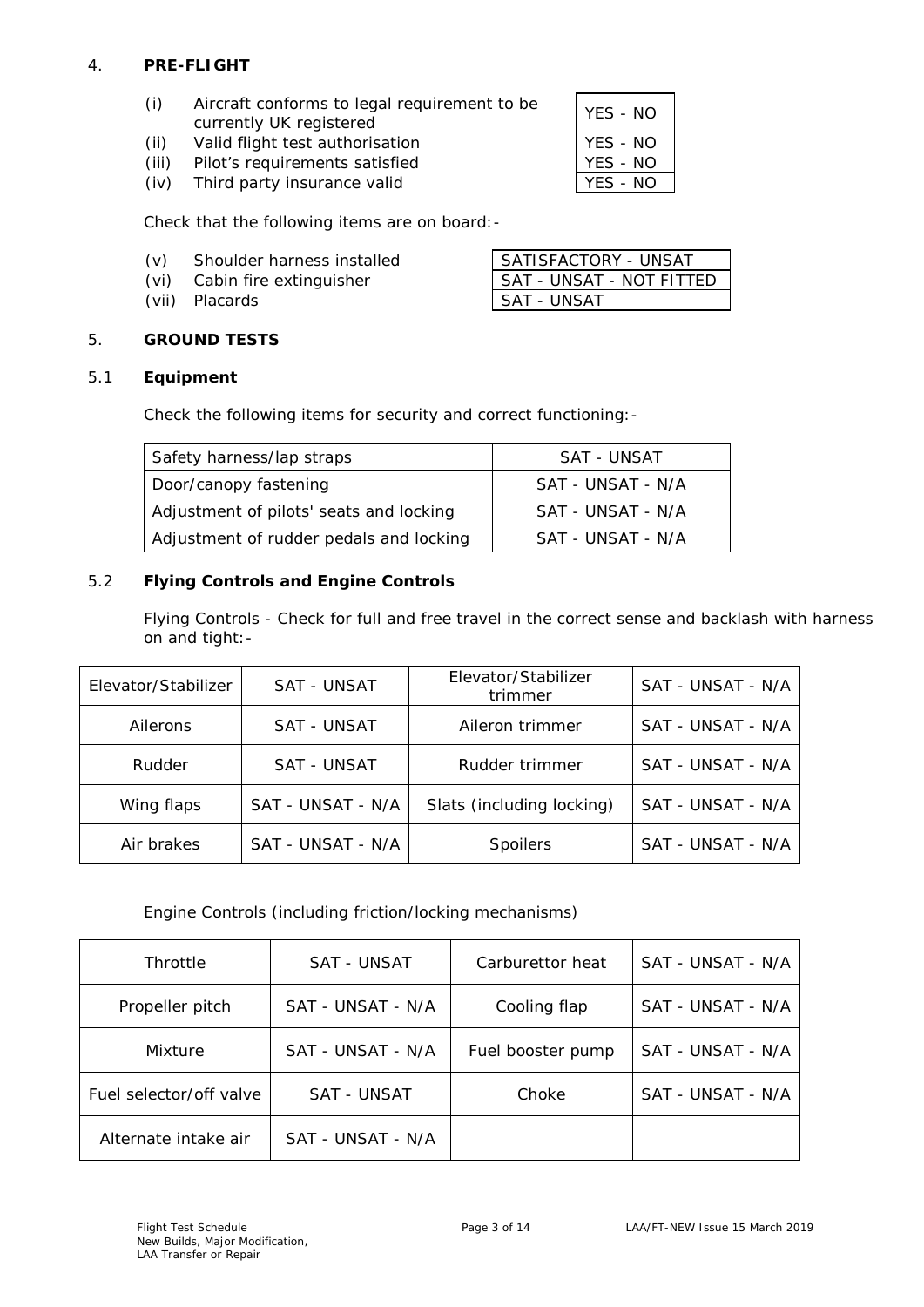## 5.3 **Engine Run**

The aeroplane should face cross-wind. If wind strength makes parking cross-wind hazardous, face into wind.

Outside air temperature  $\vert$  . The <sup>o</sup>C

5.3.1 **Magneto check:-** Run engine to normal operating temperature – check RPM, pressures, temps, mag drops, carb heat drop. Check operation of engine and fuel controls. State if single ignition is fitted …………………………..



## 5.3.2 **Maximum power check**

With Wide Open Throttle (WOT), the engine must not over-speed when 'static' on the ground. *RPM data entered that exceeds the maximum permitted on the Operating Limitations sheet or flight test authorisation may fail the application. It should not be possible to exceed maximum permitted RPM. If it is, then something is wrong – check tacho. Otherwise an inappropriate or incorrectly adjusted propeller may be fitted.*

|                                                                     | (FROM AFM, POH)           |                                |                                                    | (MEASURED)                 |
|---------------------------------------------------------------------|---------------------------|--------------------------------|----------------------------------------------------|----------------------------|
| <b>MAX ALLOWABLE</b><br><b>ENGINE RPM</b>                           |                           |                                | <b>MAX ACHIEVED</b><br><b>STATIC RPM</b>           |                            |
| <b>MAX ALLOWABLE</b><br><b>OIL TEMPERATURE</b>                      | $^{\circ}$ C<br>$\circ$ F |                                | <b>ACTUAL</b><br>OIL TEMPERATURE                   | $^{\circ}$ C<br>$\circ$ F  |
| <b>ALLOWABLE</b><br><b>OIL PRESSURES</b><br><b>IDLE / MIN / MAX</b> | bar/psi*                  |                                | <b>ACTUAL</b><br><b>OIL PRESSURES</b><br>MIN / MAX | bar/psi*                   |
| <b>MAX ALLOWED TEMP</b><br>(CHT OR COOLANT)*                        | $\circ$ F<br>$^{\circ}$ C |                                | <b>ACTUAL MAX TEMP</b><br>CHT/COOLANT*             | $^{\circ}$ C.<br>$\circ$ F |
| <b>MAX ALLOWABLE</b><br>EGT.                                        | $^{\circ}$ C<br>$\circ$ F |                                | <b>ACTUAL MAX</b><br><b>HOTTEST EGT</b>            | $^{\circ}$ C<br>$\circ$ F  |
|                                                                     |                           |                                | <b>MANIFOLD</b><br><b>PRESSURE</b>                 | In/Hg                      |
| * Delete as<br>appropriate                                          |                           | <b>FUEL</b><br><b>PRESSURE</b> | bar/psi*                                           |                            |

## 6. **TAXYING**

| Parking brake (including Lock and Release)                                                          | SAT - UNSAT - N/A |
|-----------------------------------------------------------------------------------------------------|-------------------|
| Brakes (including freedom from binding and normal<br>ability to hold aircraft at high engine power) | SAT - UNSAT - N/A |
| Taxying (including nose-wheel steering/ tail-wheel<br>steering/differential braking)                | SAT - UNSAT       |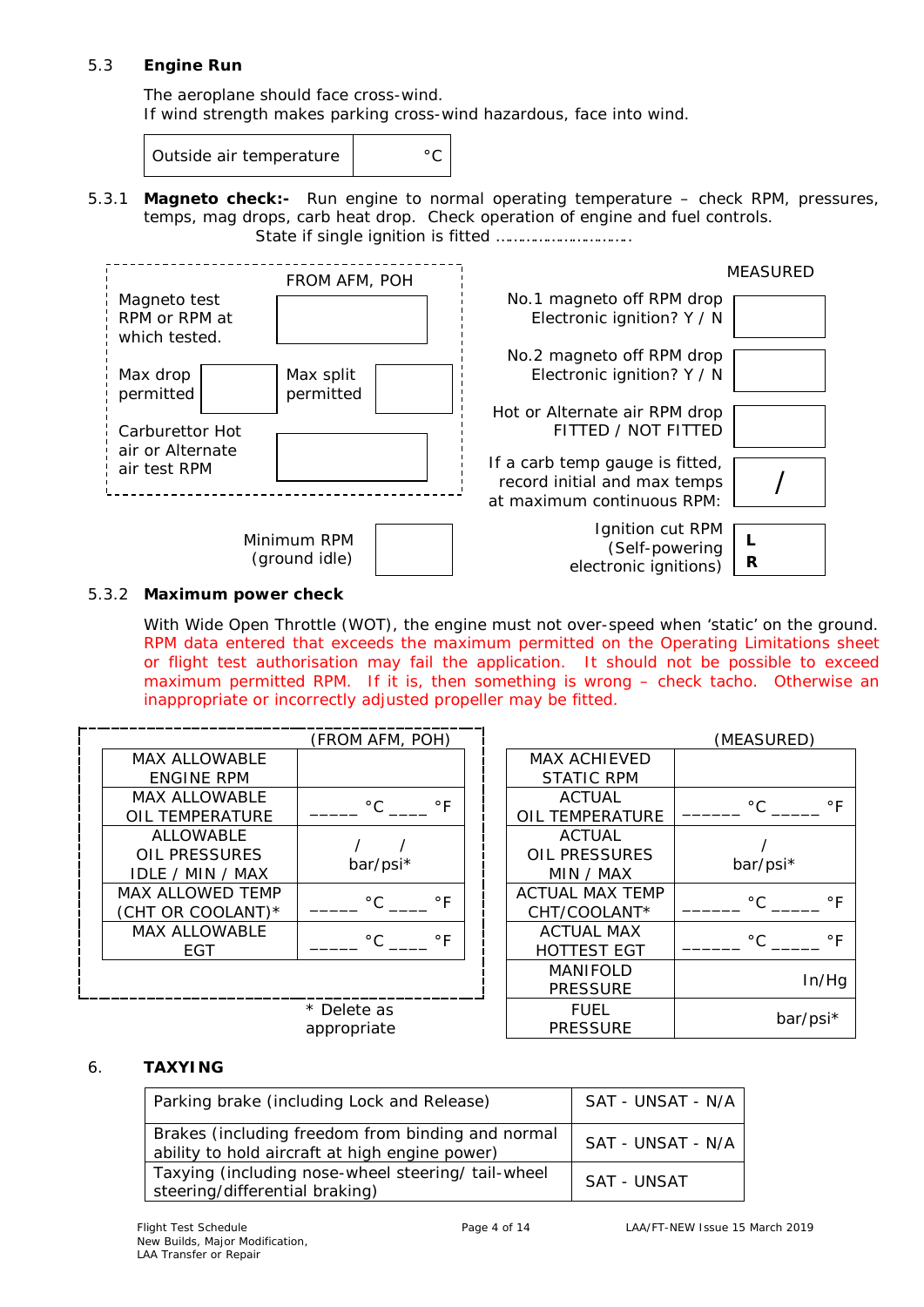## 7. **TAKE-OFF:** to be made with full power and flaps (if fitted) at the take-off position.

| Wing flap setting       | degrees / Not fitted |
|-------------------------|----------------------|
| Unstick speed           | kts / mph            |
| Engine RPM              |                      |
| Oil Pressure            | bar<br>psi           |
| Oil Temperature         | ۰F<br>$^{\circ}$ C   |
| <b>CHT/Coolant Temp</b> | $^{\circ}$ C<br>∘ ⊏  |

Behaviour during take-off:- Record any abnormal features, eg. unusual tendency to swing, ease or difficulty of raising nose wheel/tail wheel, control forces (including any unusual control forces) or wing heaviness.

Was artificial stall warner triggered? | YES - NO – Not fitted

## 8. **CLIMB**

Flight conditions: **In stable conditions - clear of cloud, turbulence, thermals** and well clear of hills which could produce orographic lift or sink. Configuration: **Normal** for best rate of climb (see Manual). Power: **Maximum Continuous** with air intake in 'Cold' or 'Ram' air position. Altimeter: 1013 mb (29.92 in Hg). Speed:  $\frac{1}{2}$  (knots/mph IAS)\*  $\frac{1}{2}$ Enter scheduled best rate of climb speed  $(V_Y)$ ; Before starting to record data, establish the aircraft in the climb at best rate of climb speed  $V_Y$  and maintain heading and speed  $\pm$  2 knots/mph throughout. (From AFM, POH) To aid look-out it is permissible to turn during the climb. Carry out gentle turns (max 10° bank angle).

## **Important notes:**

- 1. Sustained 5 minute climb is normally required to be carried out to establish adequacy of cooling, proper functioning at altitude and to provide sufficient data points to calculate a reliable rate of climb figure. However, where the rate of climb exceeds 1500 ft/min, or an aircraft with a Cirrus Minor or Gipsy Major engine is fitted, then a 3 minute climb will be accepted.
- 2. Incomplete climbs due to airspace, cloud or other similar reasons will not be accepted.
- 3. Do not allow engine to exceed limits.
- 4. Plot and attach a copy of the climb performance results, preferably using the spreadsheet that is available from the flight testing section of the LAA website, or use the grid on page 12.

| TIME<br>(min) | ALTITUDE (ft)<br>1013 mb | <u>J</u><br><b>IAS</b> | <b>RPM</b> | OIL TEMP<br>$^{\circ}$ C / $^{\circ}$ F* | OIL PRESS<br>bar / psi* | $\sim$<br>CHT/CLNT<br>$^{\circ}$ C / $^{\circ}$ F* | EGT<br>$^{\circ}$ C / $^{\circ}$ F* |
|---------------|--------------------------|------------------------|------------|------------------------------------------|-------------------------|----------------------------------------------------|-------------------------------------|
|               |                          |                        |            |                                          |                         |                                                    |                                     |
|               |                          |                        |            |                                          |                         |                                                    |                                     |
| ◠             |                          |                        |            |                                          |                         |                                                    |                                     |
| 3             |                          |                        |            |                                          |                         |                                                    |                                     |
|               |                          |                        |            |                                          |                         |                                                    |                                     |
| 5             |                          |                        |            |                                          |                         |                                                    |                                     |

\* *Delete as appropriate*

## Towards the end of the climb, record:

| MANIFOLD PRESSURE |  | in Hg   FUEL PRESSURE | bar/psi* |
|-------------------|--|-----------------------|----------|
|-------------------|--|-----------------------|----------|

If there is any difficulty in recording these figures during the timed climb, maintain the climb speed and power, and record them at the end of the climb. *RPM data entered that exceeds the maximum permitted in the flight test authorisation may fail the application. See 5.3.2 above.*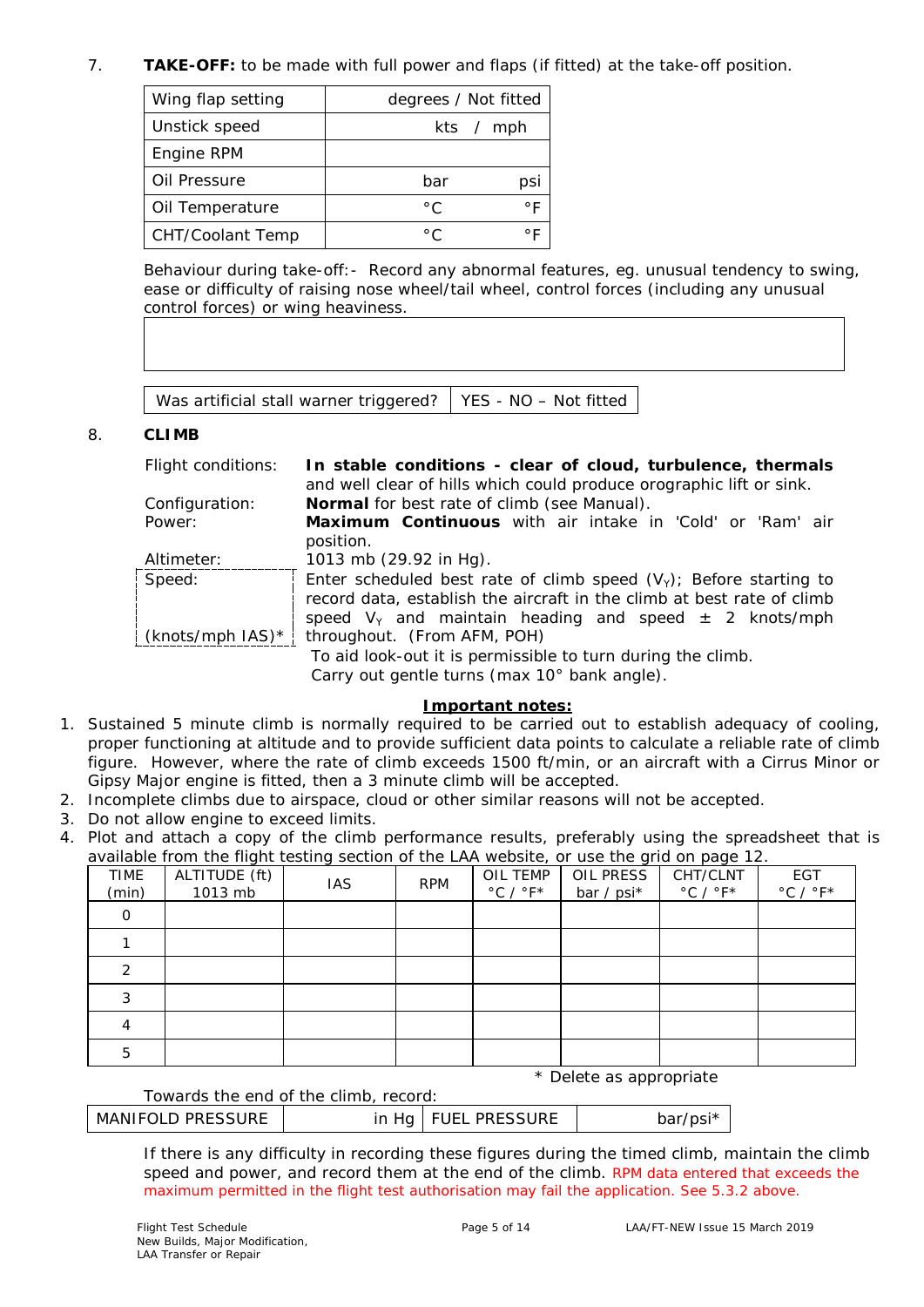## 9. **HANDLING**

## 9.1 **Stalls**

To be made with propeller control fully fine and throttle closed at a safe altitude with wings level and in balance. Trim the aircraft to approximately 40% above stall speed.

| Stall                        |                                  |    | $2^{(1)}$ | 3       |
|------------------------------|----------------------------------|----|-----------|---------|
| Undercarriage (unless fixed) |                                  | Up | Up        | Down    |
|                              | Airbrakes / Flaps                | Up | Take-Off  | Landing |
|                              | Stall warning speed (IAS)        |    |           |         |
|                              | Type of stall warning (eg horn,  |    |           |         |
|                              | lamp, natural buffet etc.)       |    |           |         |
|                              | Speed at nose drop               |    |           |         |
| OR.                          |                                  |    |           |         |
|                              | Speed when pitch control         |    |           |         |
|                              | reached back stop                |    |           |         |
|                              | Did a wing drop?                 |    |           |         |
| If so which wing?            |                                  |    |           |         |
| Maximum angle of bank during |                                  |    |           |         |
| wing drop                    |                                  |    |           |         |
|                              | Other characteristics (eg buffet |    |           |         |
|                              | prior to stall)                  |    |           |         |

(1) To be made on aeroplanes where a take-off wing-flap setting is specified.

Notes: Deceleration to stall to be at 1 kt/sec (1 mph/sec) until either a clear nose drop occurs or until full aft pitch control is reached.

Required limits -

• If the aircraft has artificial stall warning, it must trigger at an indicated airspeed between 4 knots and 12 knots (4 mph to 14 mph) above the minimum speed observed and sound continually down to and throughout the stall.

## 9.2 **Lateral and Directional Stability**

The aircraft is to be flown at normal approach speed, power off with full flaps. Medium rudder sideslips are to be carried out to port and starboard.

Whilst maintaining rudder application, the aileron control is then to be released and the tendency for the depressed wing to rise is to be checked.

|                      | Port Sideslip<br>(port wing low) | Stbd Sideslip<br>(stbd wing low) | <b>COMMENTS</b> |
|----------------------|----------------------------------|----------------------------------|-----------------|
| Ailerons<br>released | <b>SAT - UNSAT</b>               | SAT – UNSAT                      |                 |

Whilst maintaining aileron application, the rudder control is to be released and the tendency for the nose to swing into the direction of the turn is to be checked.

| SAT - UNSAT   SAT - UNSAT |
|---------------------------|
|---------------------------|

If the ailerons or rudder do not self-centre, excessive friction may be the cause. To check the aerodynamic stability, return the appropriate control to neutral and check that the depressed wing rises/nose swings into the direction of the turn. Comment as appropriate. Excessive friction must be corrected at the first opportunity.

#### 9.3 **Simulated Baulked Landing.** Set the aircraft in the approach configuration and record behaviour in simulated overshoot using full power.

| Throttle |                                                                                                                                            |                                | Engine                                         | Oil      |  |
|----------|--------------------------------------------------------------------------------------------------------------------------------------------|--------------------------------|------------------------------------------------|----------|--|
| response |                                                                                                                                            |                                | <b>RPM</b>                                     | Pressure |  |
|          | Tendency to pitch and yaw<br>$('stick' free - i.e. stick & rudder)$<br>on application of throttle and (if<br>applicable) flaps retraction. | Throttle:<br>Flaps retraction: | (e.g. nose up or down and/or to port or stbd.) |          |  |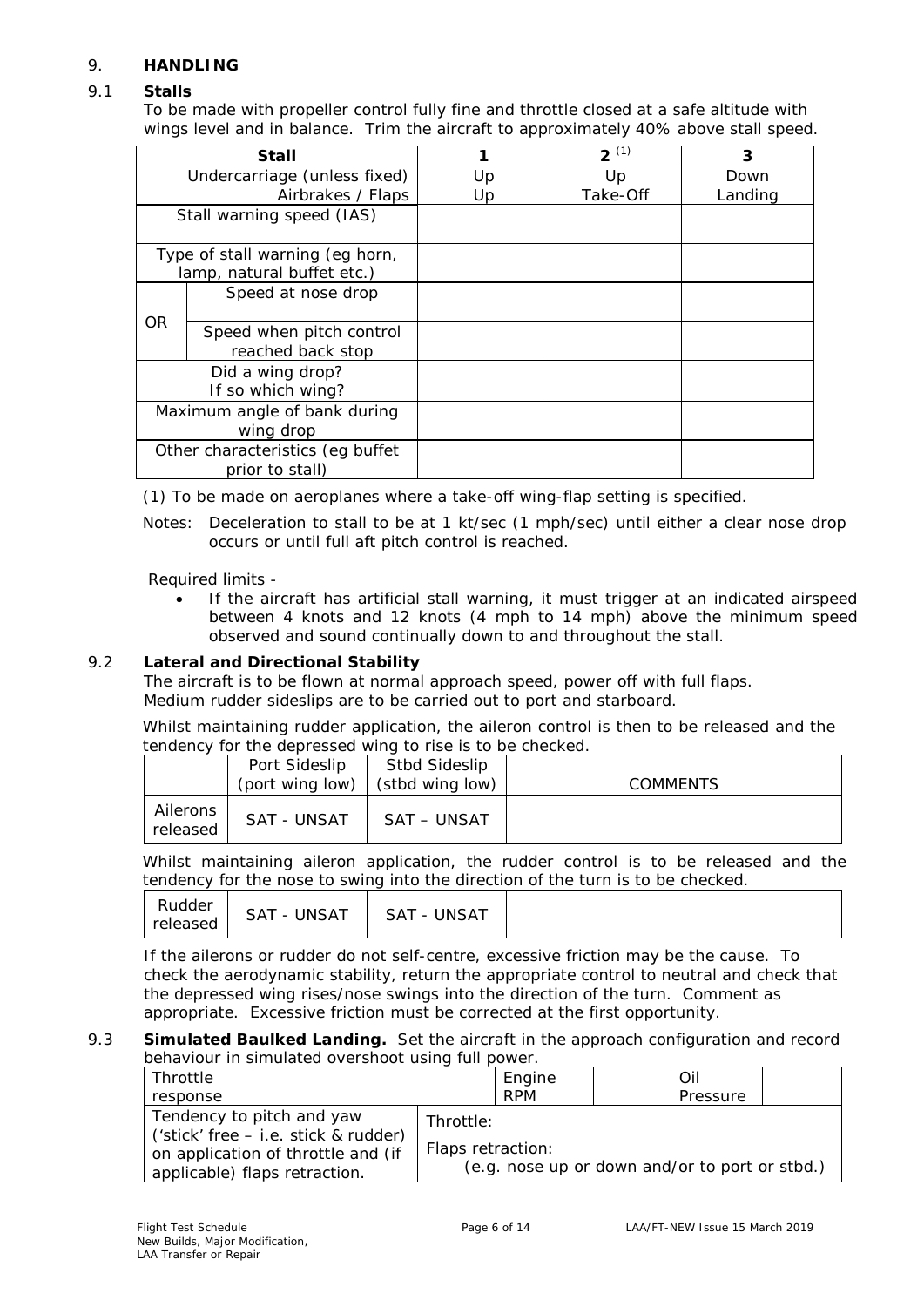## 10. **POWER AND SPEED CHECKS**

## 10.1 **Vibration**

Check for signs of vibration or buffeting throughout the rpm range and in all phases of ground running as well as in flight. This may result if the natural frequency of vibration of the engine on its mount rubbers, or the tail surfaces or fuselage, or of the engine/reduction drive should happen to couple in an unfortunate way with the resonant frequency of the propeller blades in bending, or the aerodynamic buffet coming from the slipstream.

It may also indicate that the propeller is out of track or out of balance.

| .                     |                    |                   |
|-----------------------|--------------------|-------------------|
| $C \Lambda T$<br>5A I | $10M + T$<br>IJA I | ND.<br>71 IV<br>້ |

## 10.2 **Level Flight**

At a constant altitude in stable conditions not above 2000 feet, after at least 2 minutes at each of the throttle settings required (provided that this has no detrimental effect on the engine), record:-

| <b>THROTTLE</b><br><b>SETTING</b> | <b>RPM</b> | IAS. | OIL T | OIL P | CHT/CLNT | EGT | <b>FUEL FLOW</b><br>Lit / Gal $*$ / hr |
|-----------------------------------|------------|------|-------|-------|----------|-----|----------------------------------------|
| <b>ECONOMY CRUISE</b>             |            |      |       |       |          |     |                                        |
| NORMAL CRUISE                     |            |      |       |       |          |     |                                        |
| MAX CONT ENG RPM                  |            |      |       |       |          |     |                                        |
| MAX LVL FLT SPD*                  |            |      |       |       |          |     |                                        |
| <b>WOT REACHED?</b>               | YES / NO   |      |       |       |          |     |                                        |

\* DO NOT EXCEED ENGINE LIMITS

## 10.3 **MAXIMUM RATED ENGINE RPM =**

Fly with maximum rated RPM. If max rated RPM cannot be achieved in level flight, dive sufficiently while maintaining WOT to achieve max rated RPM (not exceeding  $V_{NE}$ ) then smoothly and continuously throttle back to idle. Report any undesirable vibration or behaviour. **CAUTION:** With 2-stroke engines, a mid-throttle setting at high RPM may result in a rapid increase in EGT leading to piston seizure. Do not allow engine to exceed maximum EGT. COMMENTS:

## 10.4 **Dive to V<sub>NE</sub> - THIS TEST MUST ONLY BE FLOWN IN SMOOTH AIR CONDITIONS**

*The purpose of this test is to demonstrate safe handling of the aircraft at V<sub>NE</sub> and to check this can be achieved without exceeding max permitted RPM. The V<sub>NE</sub> speed is stated in the flight test authorisation* or Operating Limitations sheet. Never exceed the V<sub>NE</sub>. Beware of false reading *ASI. Airspeed or RPM data entered that exceeds the maximum permitted may fail the application. See 5.3.2 above. It is permitted to conduct the V<sub>NF</sub> dive solo.* 

Increase speed up to  $V_{NE}$  at shallowest dive angle possible by maintaining sufficient power but keeping RPM within maximum permissible. If any unusual airframe or control vibration is felt, immediately reduce speed by closing the throttle and gradually pulling the control column back.

| Scheduled $V_{NF}$ (from flight test authorisation/Operating Limitations) | knots | mph                        |       |
|---------------------------------------------------------------------------|-------|----------------------------|-------|
|                                                                           |       |                            |       |
| Any unusual behaviour.                                                    |       |                            |       |
| Whether the control forces and responses over small<br>angles are normal. |       |                            |       |
| Steadiness of propeller governing (if applicable).                        |       |                            |       |
| Maximum IAS                                                               | knots | mph                        |       |
| Record maximum engine RPM $=$                                             |       | Was throttle fully closed? | Y / N |

Regain cruising flight by closing throttle and gradually pulling the control column back.

Engine behaviour on closing throttle:

Propeller governing:

 New Builds, Major Modification, LAA Transfer or Repair

$$
\frac{\mathsf{SAT} - \mathsf{UNSAT}}{\mathsf{SAT} - \mathsf{UNSAT} - \mathsf{N/A}}
$$

Flight Test Schedule Page 7 of 14 LAA/FT-NEW Issue 15 March 2019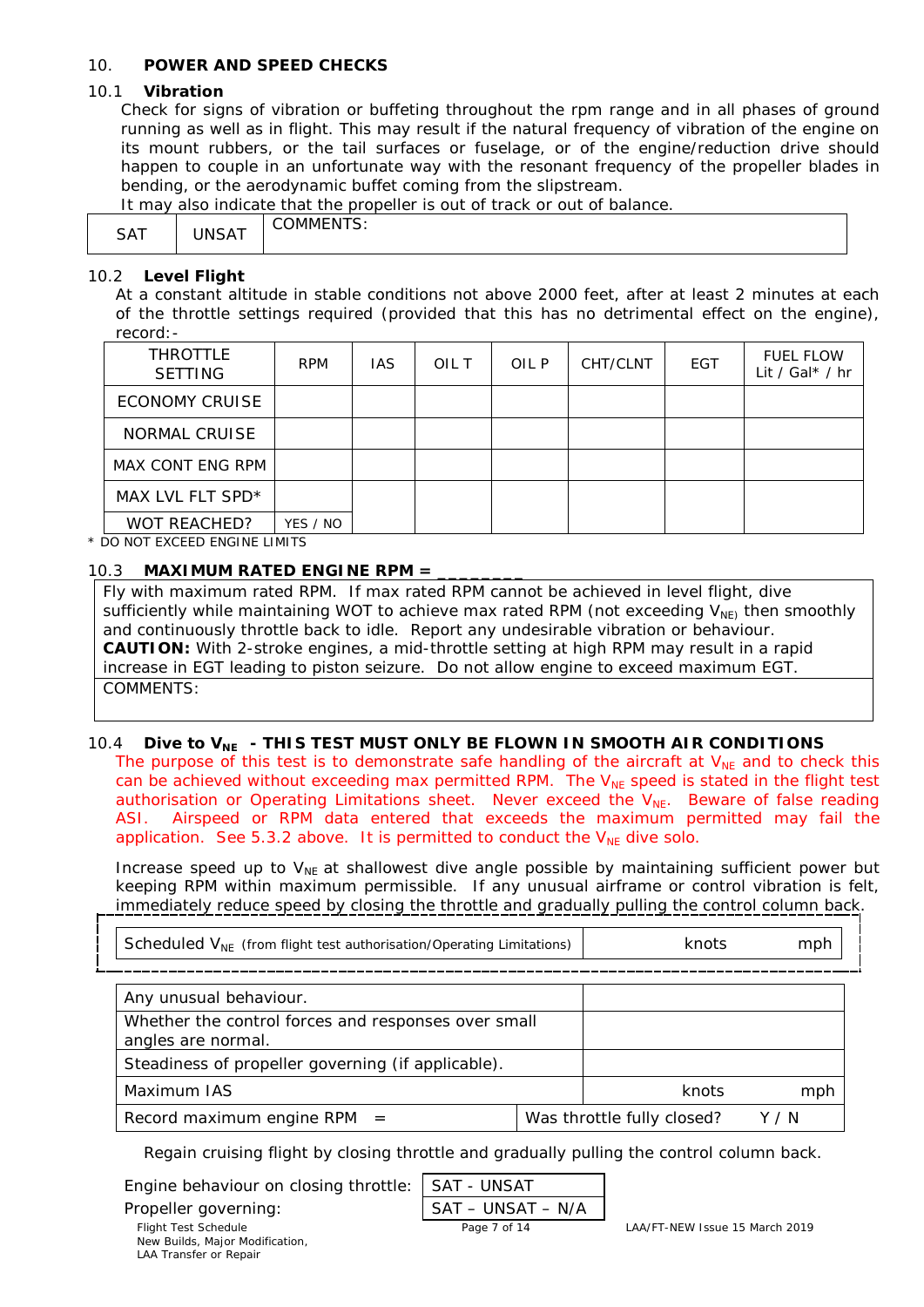#### ---------------------------------------------------------------------------------------------------------- 11. **SPINS (Applicable only to aeroplanes cleared for deliberate spinning).**

Note that it may not be possible to conduct this item on the same flight as the other items due to loading / CG restrictions. If flown separately:

| Date | A/C weight | CG |
|------|------------|----|
|      |            |    |
|      |            |    |

A minimum of one spin is to be made in each direction. Recovery should be initiated after two turns.

| Direction of rotation                  | Left        | Right       |
|----------------------------------------|-------------|-------------|
| Whether spin or spiral dive            |             |             |
| Turns to recover                       |             |             |
| Any abnormality of spin or<br>recovery | SAT - UNSAT | SAT - UNSAT |

#### ---------------------------------------------------------------------------------------------------------- 12 **FUNCTIONING CHECKS**

When appropriate during the flight, check the following:-

## 12.1 **Flying Controls**

|                                | Friction             | <b>Backlash</b>    | Are control forces normal? |
|--------------------------------|----------------------|--------------------|----------------------------|
| Elevator/Stabilizer            | SAT - UNSAT          | SAT - UNSAT        | YES - NO                   |
| Aileron                        | SAT – UNSAT          | SAT - UNSAT        | YES - NO                   |
| Rudder                         | SAT – UNSAT          | <b>SAT - UNSAT</b> | YES - NO                   |
| Elevator/Stabilizer<br>Trimmer | SAT - UNSAT -<br>N/A | SAT - UNSAT        | YES - NO                   |
| Aileron Trimmer                | SAT - UNSAT -<br>N/A | SAT - UNSAT        | YFS - NO                   |
| Rudder Trimmer                 | SAT - UNSAT -<br>N/A | SAT - UNSAT        | YES - NO                   |

During normal cruise, check that the aeroplane:-

| (a) | can be trimmed to fly level                     | YFS - NO    |
|-----|-------------------------------------------------|-------------|
|     | (b) $\vert$ has no tendency to fly one wing low | SAT - UNSAT |
| (c) | flies straight with slip indicator central      | YFS - NO    |

## **Simulated pitch trim run-away (State if electric trim not fitted……………………………)**

For this test item, guard or gently hold the control column without applying force to it in readiness for rapid pitching. Be aware that negative or even zero g can be alarming.

Where electric pitch trim is fitted, from trimmed level flight, simulate a pitch trim run-away by operating the pitch trim nose up continuously until 4 seconds *after* the aircraft begins to pitch and check at a representative range of airspeeds, **but initially at a low speed for safety reasons**, that there is no hazardous effect - e.g. extreme stick force, pitch rate, aircraft attitude, etc. The pilot must stop trimming and level off if the pitch rate or 'g' is excessive or the aircraft is about to reach a hazardous attitude, airspeed, etc.

Before re-trimming, return the aircraft to level flight and its original speed and comment on the out-of-trim stick force required to maintain steady level flight (e.g. 10 kgs/lbs or light/moderate/strong, etc.) and then, by gently releasing the controls, the resulting stick-free pitch rate, (e.g. 15 deg/sec or slow/moderate/rapid, etc.)

Repeat these checks with nose down trim.

|     |              | Out of trim force nose up:     | Nose down: |
|-----|--------------|--------------------------------|------------|
| SAT | <b>UNSAT</b> | Stick free pitch rate nose up: | Nose down: |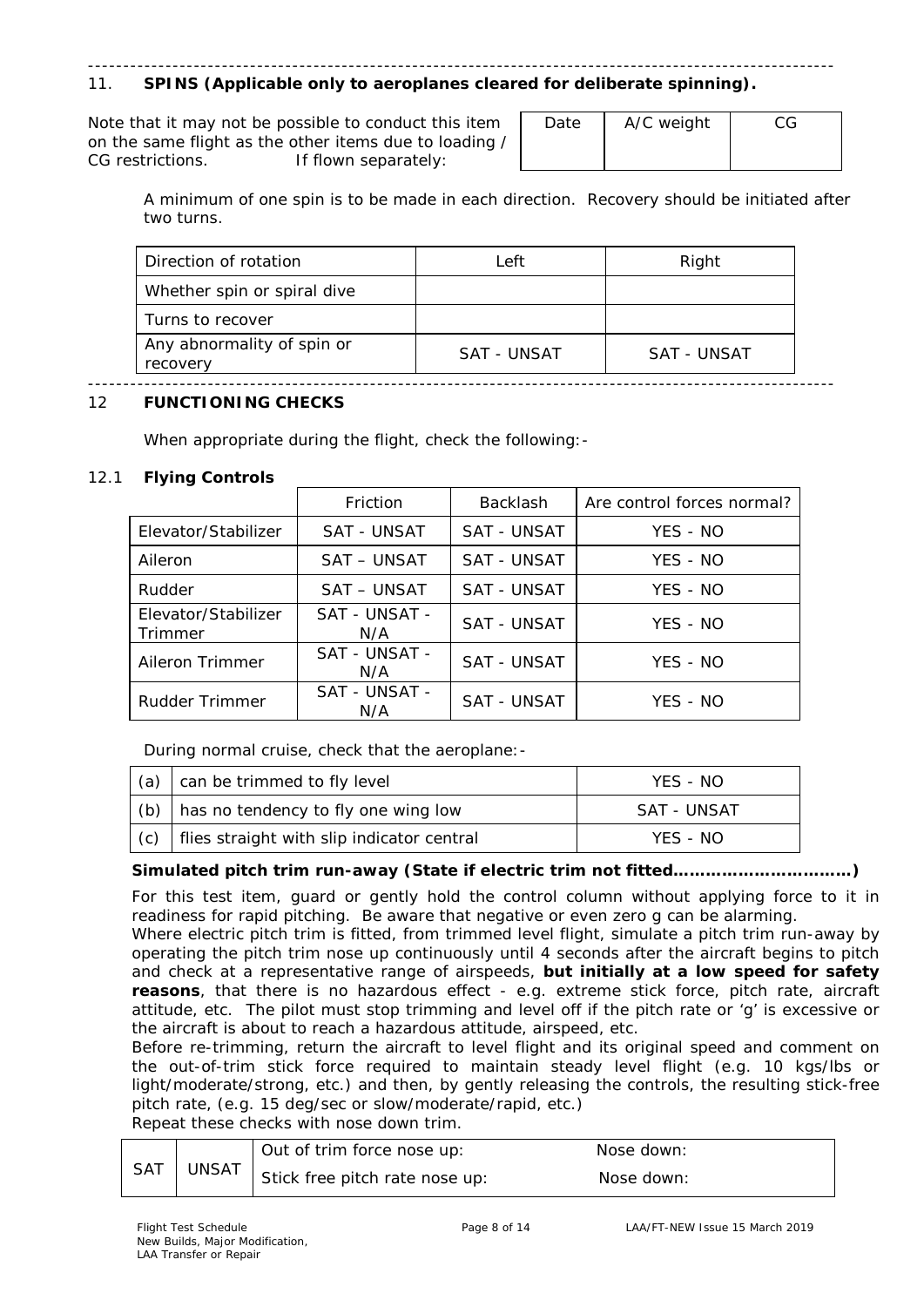## 12.2 **Flight Instruments**

Check for satisfactory functioning.

|     |              | Comments: |
|-----|--------------|-----------|
| SAT | <b>UNSAT</b> |           |

## 12.3 **Gyro Instruments**

Check behaviour of gyroscopic instruments.

| <b>SAT</b> | UNSAT                            | Comments:   |                  |            |  |
|------------|----------------------------------|-------------|------------------|------------|--|
|            | If air-pump<br>driven, record: - | Press gauge | during cruise at | <b>RPM</b> |  |

## 12.4 **Cabin Heat**

Check for satisfactory functioning on the ground and in the air, including detection of excessive CO.

|            |              | Comments: |
|------------|--------------|-----------|
| <b>SAT</b> | <b>UNSAT</b> |           |

## 12.5 **Other Instruments**

Check for satisfactory functioning.

|     |              | Comments: |
|-----|--------------|-----------|
| SAT | <b>UNSAT</b> |           |

#### 12.6 **Electrical/Avionics Systems**

Check all electrical and avionics equipment for satisfactory operation and that no equipment, instrumentation or indications are adversely affected due to electromagnetic interference:-

|            |              | Comments: |
|------------|--------------|-----------|
| <b>SAT</b> | <b>UNSAT</b> |           |
|            |              |           |

Record generator charging rate under maximum Record generator enarging rate and children in the condition of the Amps electrical load.

#### 12.7 **Engine**

Check all indicators, controls and responses to be normal and that there is no undue vibration.

SAT - UNSAT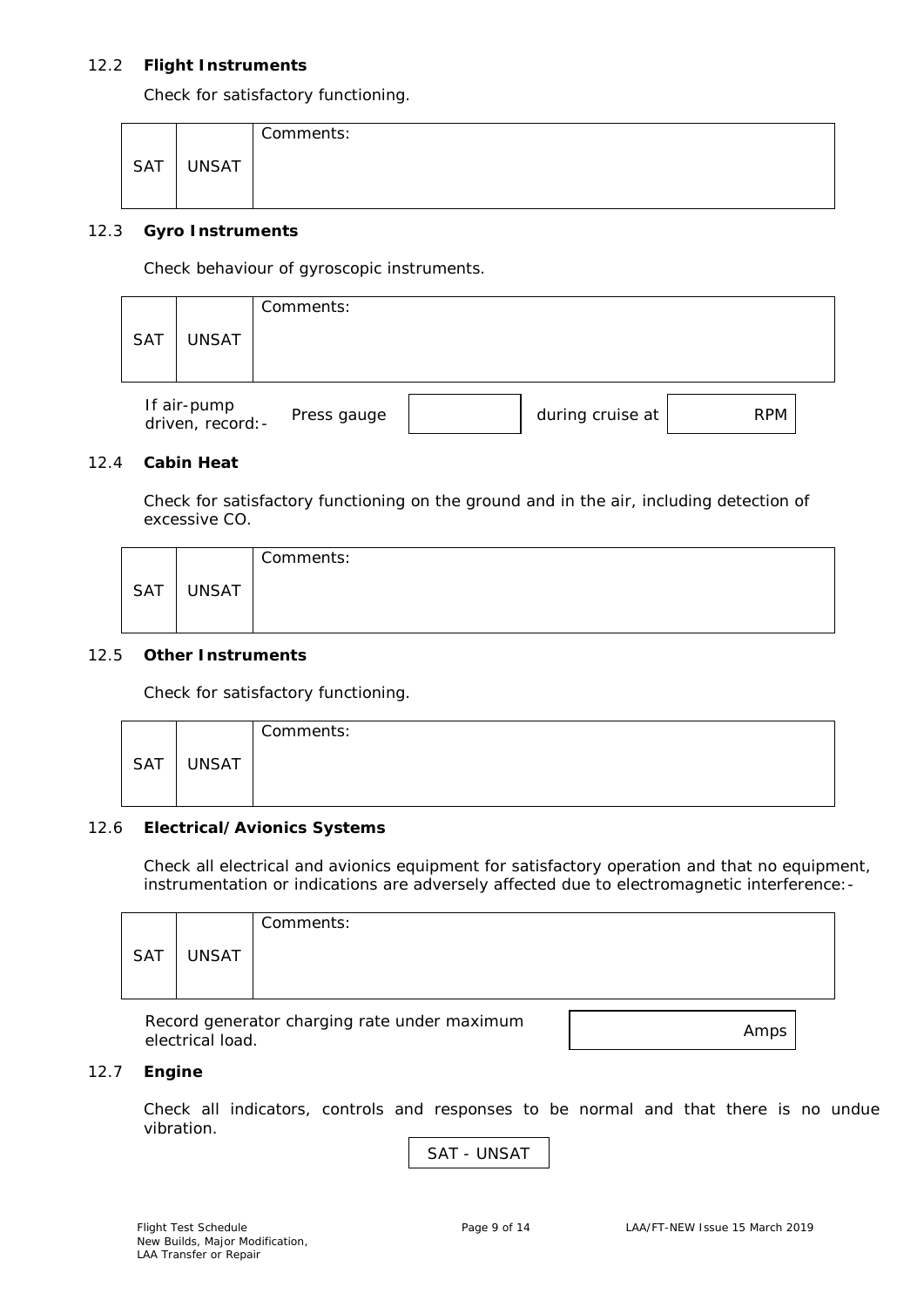| 12.8 | Unpowered and Powered Wing-flaps or Airbrakes (State if not fitted ) |             |
|------|----------------------------------------------------------------------|-------------|
|      | Confirm no roll induced when operating flaps/airbrakes               | SAT - UNSAT |
|      | Ease of operation at flap/airbrakes limit speed                      | SAT - UNSAT |

## 12.9 **Powered Wing-flaps/Airbrakes** ( Omit for unpowered or no flaps )

Operate as follows, recording time and any unusual change of longitudinal trim with flap position and any significant change in lateral trim.

| 12.9.1                  | Limit Speed | Time  | Comments |
|-------------------------|-------------|-------|----------|
| From Up to Take-off *   |             | (sec) |          |
| From Take-off to Down * |             | (sec) |          |

\**at about 5 kts/mph below limiting speed for setting*.

If the flap does not move to the full down position:-

- (a) Record angle at which flaps stops
- (b) With flap selected Down, reduce speed until flap reaches full down position. Record IAS.

| degrees   |  |
|-----------|--|
| knots/mph |  |

|                                | Time  | Comments |
|--------------------------------|-------|----------|
| 12.9.2 From Down to Take-off t | (sec) |          |
| From Take-off to Up 1          | (sec) |          |

† *at any convenient speed below limiting speeds*.

## 12.10 **Undercarriage - Normal Operation (State if fixed undercarriage ……………………)**

Power-operated systems - time extension and retraction at limiting speed(s).

From Up to Down  $|$  (sec) From Down to Up  $|$  (sec)

Manually operated systems - check operation. SAT - UNSAT

Check undercarriage unsafe warning. With undercarriage retracted, select pitch control fully fine, flaps fully down, close throttle until warning sounds, record:-

| <b>RPM</b> | Manifold pressure | in Hg |  |
|------------|-------------------|-------|--|
|            |                   |       |  |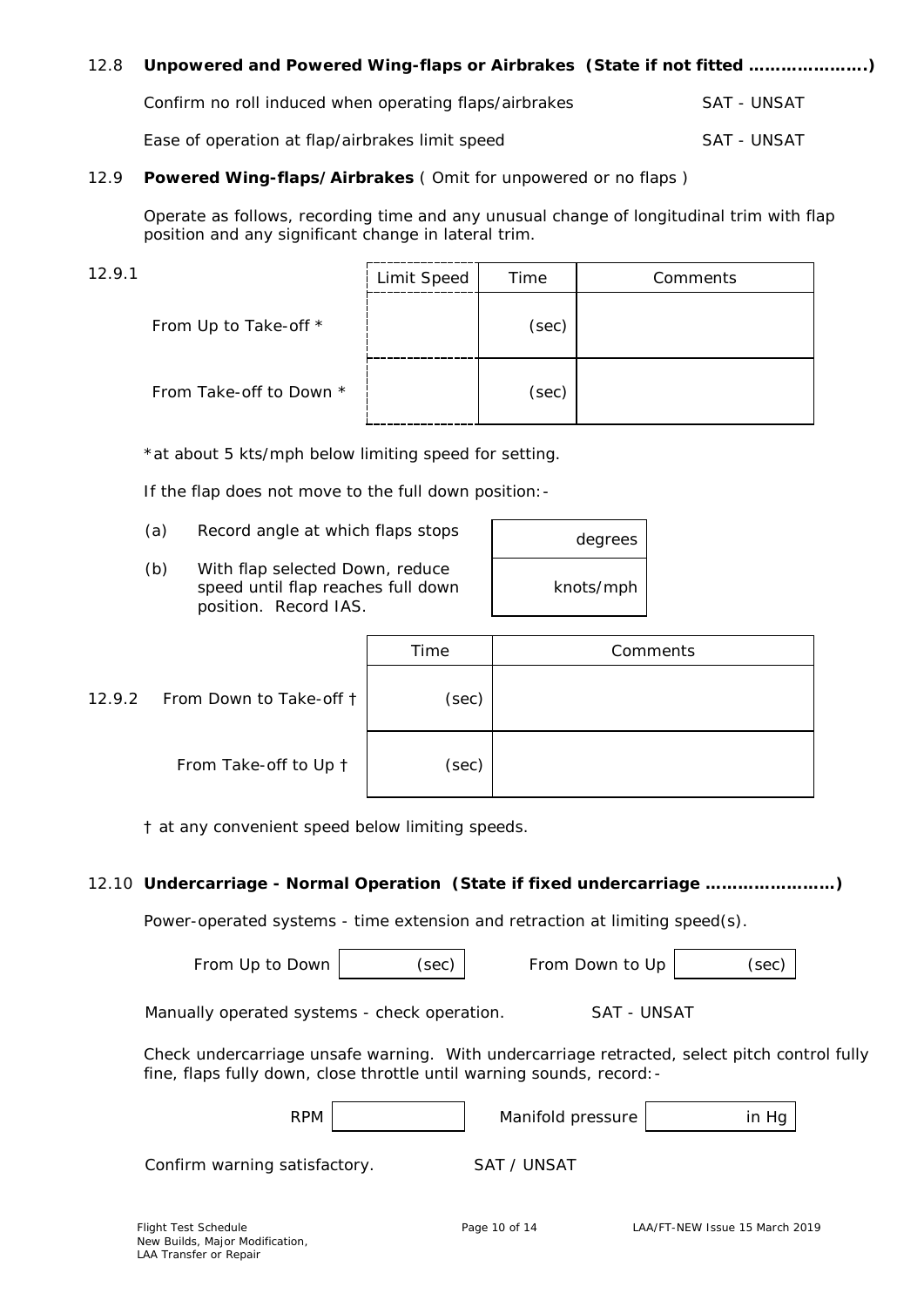## 12.11 **Fuel System**

During flight, feed from each fuel tank or source in turn for not less than 3 minutes.

Record:-

| System functioning on<br>each tank outlet.<br>(identify which) |                       |                       |                     |             |
|----------------------------------------------------------------|-----------------------|-----------------------|---------------------|-------------|
| Fuel selector                                                  | SAT-UNSAT   SAT-UNSAT |                       | l SAT-UNSAT         | l SAT-UNSAT |
| Fuel gauges                                                    |                       | SAT-UNSAT   SAT-UNSAT | SAT-UNSAT SAT-UNSAT |             |

## 13. **Radio – Make / Model**: ……………………………………….…………………………. (state if not fitted)

Check radio transmit/receive at 20nm distance at a height of 2000 ft above the ground station. At greater heights the range must be correspondingly greater.

| Ground<br>Station | Freg | A/C Position and<br>distance from station | Alt | Signal | Signal<br>RX |
|-------------------|------|-------------------------------------------|-----|--------|--------------|
|                   |      |                                           |     |        |              |

## 14. **Emergency Extension of Undercarriage (if applicable)**

(Note: This check should only be conducted if the normal system operation can be restored in-flight.)

Final extension of the gear before landing to be made on the emergency system.

| Record operation: - | SAT - UNSAT - N/A - Fixed |
|---------------------|---------------------------|
|                     |                           |

## 15. **LANDING**

With undercarriage extended and wing-flaps in the landing position, carry out a normal landing following an approach at the speed specified in the AFM:-

Behaviour during landing: Record any abnormal features, eg. inability to trim, unusual control forces, difficulty in flaring, 'wheelbarrowing', porpoising or nose wheel shimmy after touchdown.



| Was artificial stall warner triggered? | YES - NO - Not fitted |
|----------------------------------------|-----------------------|
|----------------------------------------|-----------------------|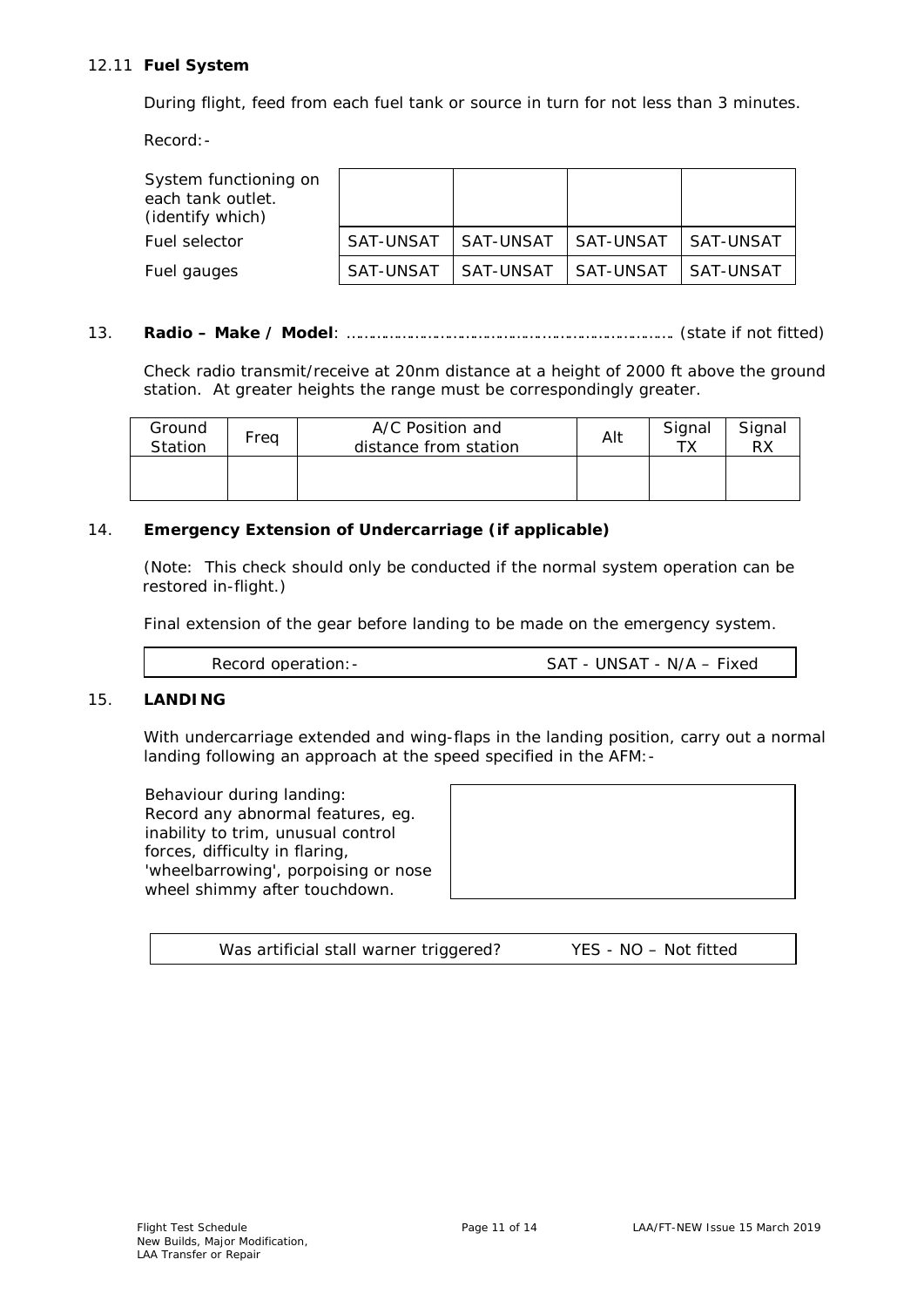## 16. **POST-FLIGHT**

## 16.1 **Placards**

Check that all Cockpit, Cabin, Baggage Space and external placards are fitted and legible.

## 16.2 **Lighting**

Check that all external and internal lighting is serviceable.

## 16.3 **Check Flight Certificate**

Complete the Check Flight Certificate at the end of this schedule.

Enter appropriate scales and plot the climb results on the grid below and draw on the best fit slope then calculate the average rate of climb.

Ave  $ROC =$  [pm



 New Builds, Major Modification, LAA Transfer or Repair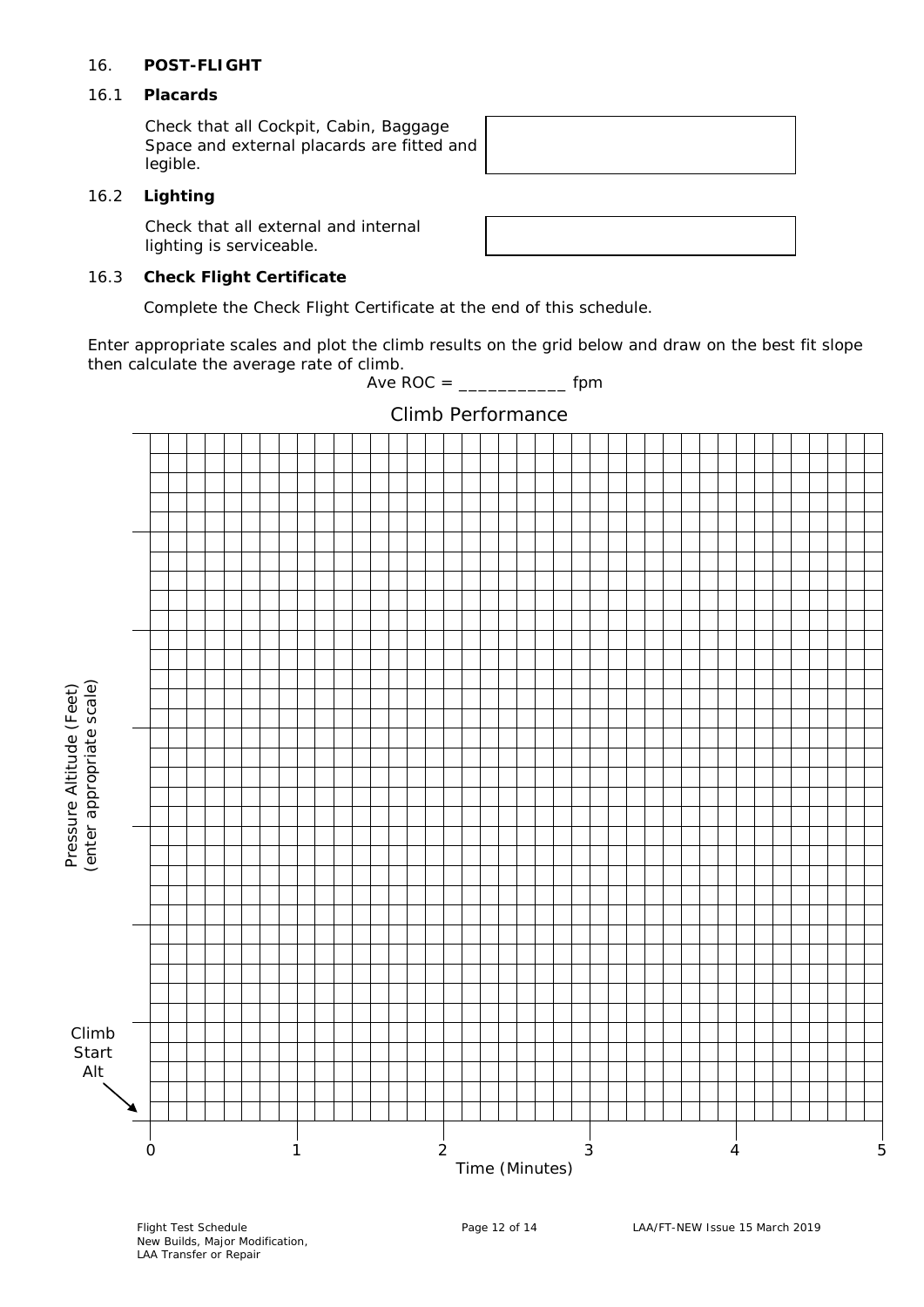## *FLIGHT TEST CERTIFICATE*

## **NEW BUILDS, MAJOR MODIFICATION, LAA TRANSFER OR REPAIR**

| Light Aircraft Associ |
|-----------------------|
| <b>LAA/FTC</b>        |
| <b>Issue 15</b>       |

| Aircraft Type: |        |           |      |
|----------------|--------|-----------|------|
| Date of Test:  | Pilot: | Observer: | Reg: |

## **Classification**

| Defects, or write 'None' |        | (see overleaf)   |
|--------------------------|--------|------------------|
| No.                      | Defect | $-$ / $R$ / $FT$ |
|                          |        |                  |
|                          |        |                  |
|                          |        |                  |
|                          |        |                  |
|                          |        |                  |
|                          |        |                  |
|                          |        |                  |
|                          |        |                  |
|                          |        |                  |
|                          |        |                  |
|                          |        |                  |

(continue overleaf as necessary)

**Conclusions/Comments** (continue overleaf as necessary)

| Total time flown for test purposes:                        |  |
|------------------------------------------------------------|--|
| 2 hour/max endurance flight time:<br>(If required by CofC) |  |
| No. of satisfactory landings carried out:                  |  |

I HEREBY CERTIFY that I have flown the above aircraft and that the characteristics are carefully and truthfully recorded. In my opinion this aircraft flies satisfactorily and shows no unsafe or abnormal characteristics and has recorded the flight time and number of satisfactory landings, where appropriate, as above.

I have detailed the deficiencies and unsatisfactory features above. Those items annotated R or FT must be dealt with as shown in the notes overleaf.

| Name<br>rne: | $\sim$<br>Signed.<br>ີ | -<br>Date: | No<br>ence<br>10<br>. |
|--------------|------------------------|------------|-----------------------|
|              |                        |            |                       |